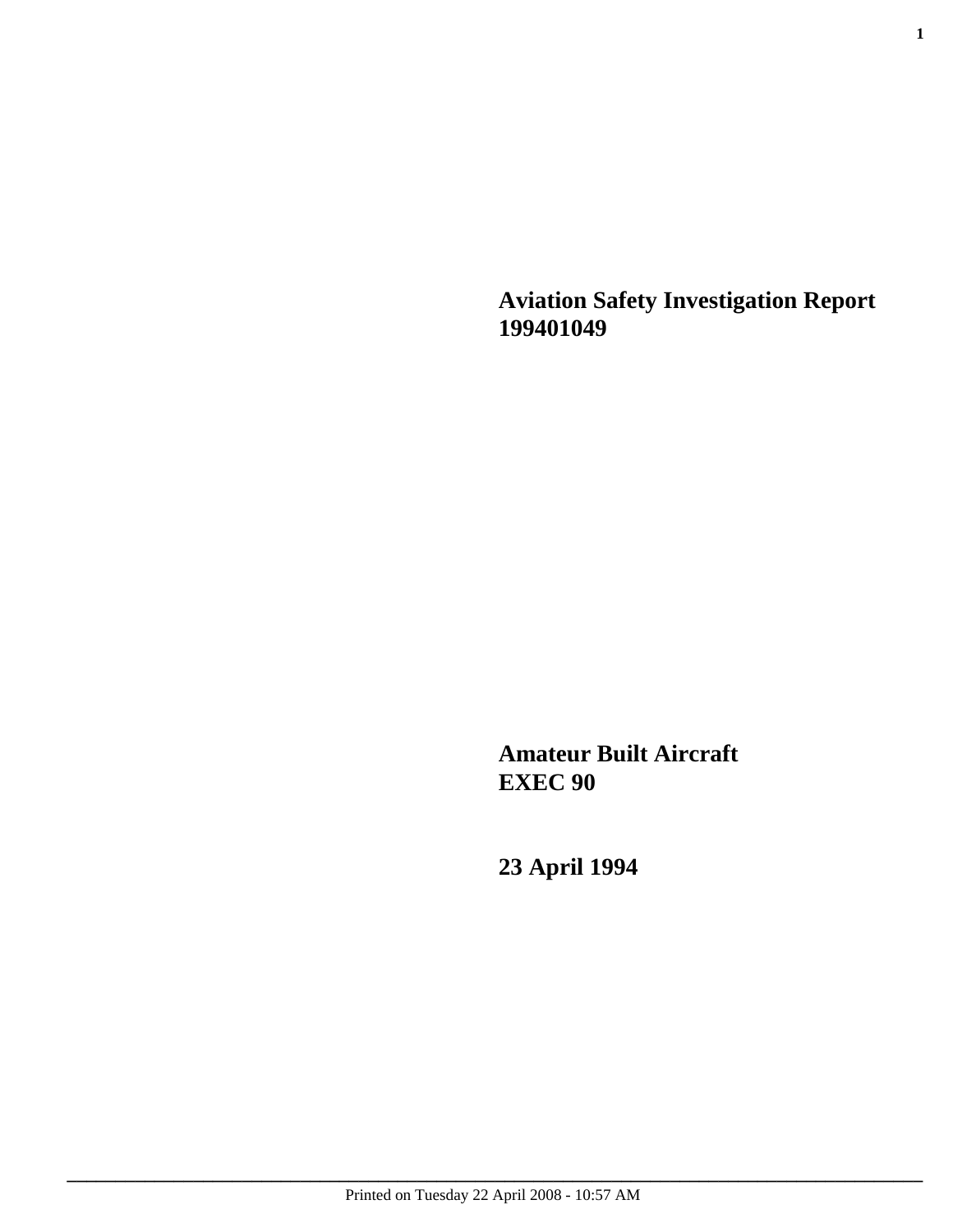Readers are advised that the Australian Transport Safety Bureau investigates for the sole purpose of enhancing transport safety. Consequently, Bureau reports are confined to matters of safety significance and may be misleading if used for any other purposes.

*\_\_\_\_\_\_\_\_\_\_\_\_\_\_\_\_\_\_\_\_\_\_\_\_\_\_\_\_\_\_\_\_\_\_\_\_\_\_\_\_\_\_\_\_\_\_\_\_\_\_\_\_\_\_\_\_\_\_\_\_\_\_\_\_\_\_\_\_\_\_\_\_\_\_\_\_\_\_\_\_\_\_\_\_\_\_\_\_*

Investigations commenced on or before 30 June 2003, including the publication of reports as a result of those investigations, are authorised by the Executive Director of the Bureau in accordance with Part 2A of the Air Navigation Act 1920.

Investigations commenced after 1 July 2003, including the publication of reports as a result of those investigations, are authorised by the Executive Director of the Bureau in accordance with the Transport Safety Investigation Act 2003 (TSI Act). Reports released under the TSI Act are not admissible as evidence in any civil or criminal proceedings.

**NOTE: All air safety occurrences reported to the ATSB are categorised and recorded. For a detailed explanation on Category definitions please refer to the ATSB website at www.atsb.gov.au.**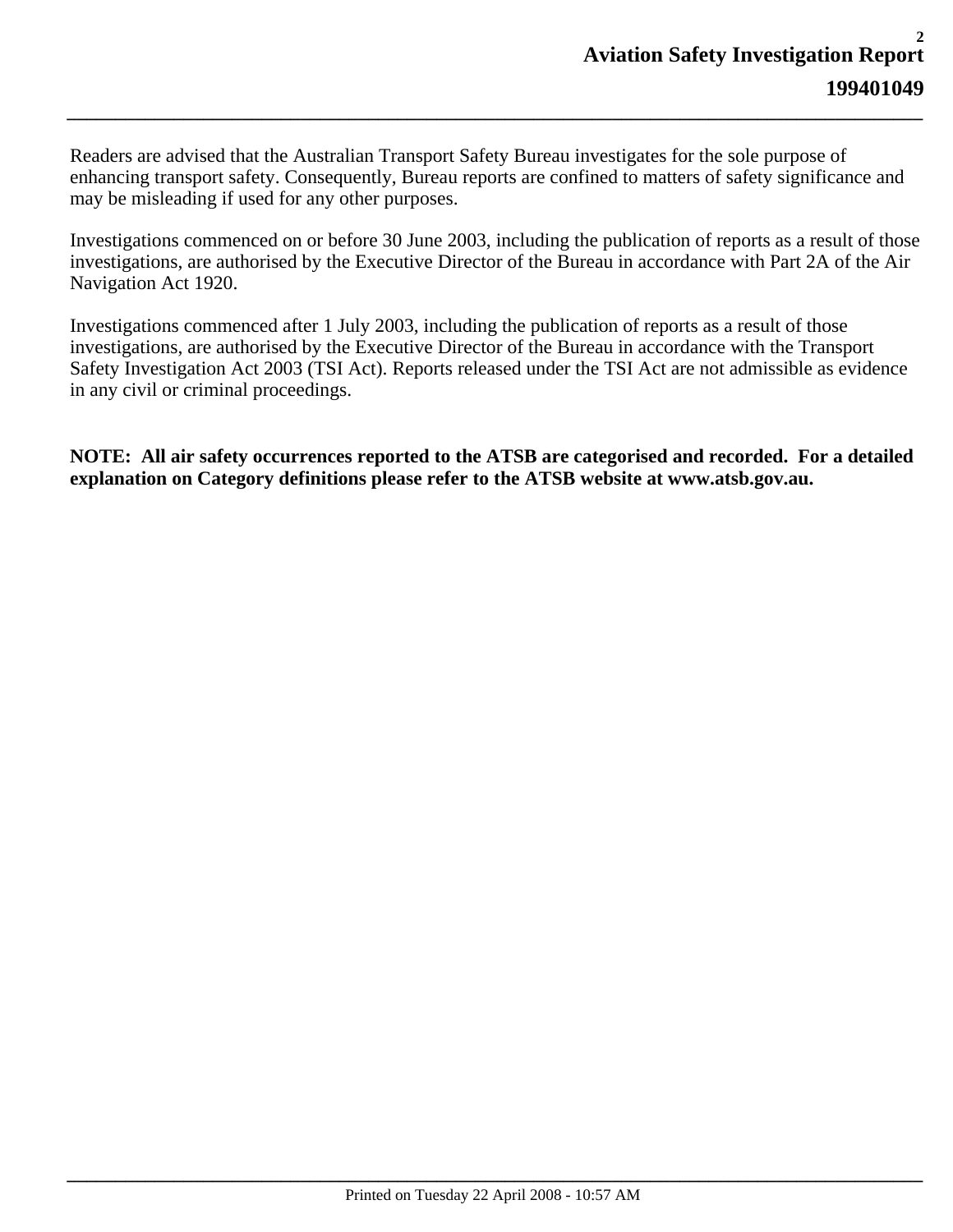The Bureau did not conduct an on scene investigation of this occurrence. The information presented below was obtained from information supplied to the Bureau.

*\_\_\_\_\_\_\_\_\_\_\_\_\_\_\_\_\_\_\_\_\_\_\_\_\_\_\_\_\_\_\_\_\_\_\_\_\_\_\_\_\_\_\_\_\_\_\_\_\_\_\_\_\_\_\_\_\_\_\_\_\_\_\_\_\_\_\_\_\_\_\_\_\_\_\_\_\_\_\_\_\_\_\_\_\_\_\_\_*

| <b>Occurrence Number: 199401049</b>                  |                         | <b>Occurrence Type: Accident</b> |                 |
|------------------------------------------------------|-------------------------|----------------------------------|-----------------|
| <b>Location:</b>                                     | <b>Berwick</b>          |                                  |                 |
| State:                                               | <b>VIC</b>              | <b>Inv Category:</b>             | $\overline{4}$  |
| Date:                                                | Saturday 23 April 1994  |                                  |                 |
| Time:                                                | 1700 hours              | <b>Time Zone</b>                 | <b>EST</b>      |
| <b>Highest Injury Level:</b> None                    |                         |                                  |                 |
| <b>Aircraft Manufacturer: Amateur Built Aircraft</b> |                         |                                  |                 |
| <b>Aircraft Model:</b>                               | EXEC <sub>90</sub>      |                                  |                 |
| <b>Aircraft Registration:</b>                        | VH-COC                  | <b>Serial Number: V213</b>       |                 |
| <b>Type of Operation:</b>                            | Non-commercial Practice |                                  |                 |
| <b>Damage to Aircraft:</b>                           | Substantial             |                                  |                 |
| <b>Departure Point:</b>                              | <b>Berwick VIC</b>      |                                  |                 |
| <b>Departure Time:</b>                               |                         |                                  |                 |
| <b>Destination:</b>                                  | <b>Berwick VIC</b>      |                                  |                 |
| <b>Crew Details:</b>                                 |                         |                                  |                 |
|                                                      |                         |                                  | <b>Hours</b> on |
|                                                      |                         | $\sim$<br>$\sim$ $\sim$ $\sim$   |                 |

|                          | <b>Hours</b> on         |      |                         |
|--------------------------|-------------------------|------|-------------------------|
| Role                     | <b>Class of Licence</b> |      | <b>Type Hours Total</b> |
| Pilot-In-Command Student |                         | 34.0 | 1634                    |

**Approved for Release:** Wednesday, March 29, 1995

The student helicopter pilot elected to conduct an unsupervised hover practice at Casey Airfield. His total helicopter experience was 27 hours dual and seven hours solo, all in his privately owned Rotorway EXEC 90. The terrain over which the helicopter was hovering was level ground covered by grass about half a metre high. The wind was calm and visibility excellent. The pilot advised that while trying to land, the front of the right skid touched the ground first and the helicopter rolled over onto its side. Damage sustained by the helicopter was consistent with a rollover accident. The rollover probably occurred as the helicopter drifted sideways with the landing skids in the grass.

During wreckage inspection of VH-COC it was discovered that the collective scissor link block was off its mount and that the nuts had been pulled off the two 3/16 bolts which attach the block to its mount. There was concern that had the block pulled free before impact, loss of collective control would have occurred, probably resulting in sudden flat pitch on both main rotor blades. Such loss of control in the hover probably would have caused the helicopter to be slammed onto the ground with more resultant damage than occurred in this rollover accident.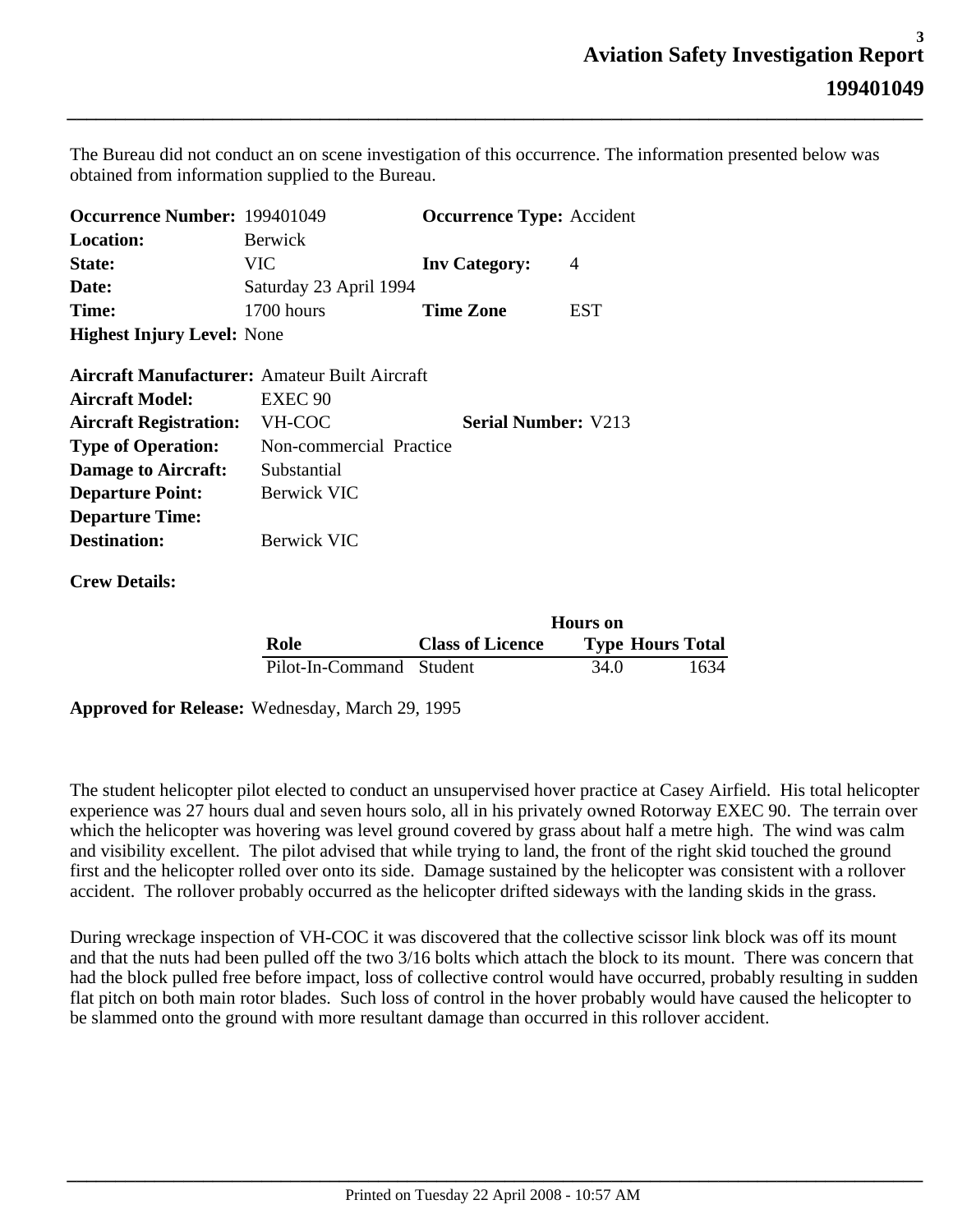Another wrecked Rotorway EXEC 90, VH-YCP, was examined for comparison. Its scissor link block was still attached but score marks and fretting under the bolt heads were evidence that the block had not been securely attached to the airframe mount. Similar evidence of fretting was subsequently found on VH-COC. On both helicopters the airframe mounts were not flat surfaces. Also, both mounts were coated with paint which could be detrimental to a close tolerance fit. In contrast, the base of the scissor link block was a machined flat surface. When one end of the block was attached with a bolt, the other end of the block was proud of the steel mounting plate by 0.020 inches.

*\_\_\_\_\_\_\_\_\_\_\_\_\_\_\_\_\_\_\_\_\_\_\_\_\_\_\_\_\_\_\_\_\_\_\_\_\_\_\_\_\_\_\_\_\_\_\_\_\_\_\_\_\_\_\_\_\_\_\_\_\_\_\_\_\_\_\_\_\_\_\_\_\_\_\_\_\_\_\_\_\_\_\_\_\_\_\_\_*

It was discovered that the Civil Aviation Authority (CAA) had required the collective scissor link attachment bracket, originally supplied by the manufacturer, to be replaced by the block of aluminium. A bracket might flex enough during installation to achieve a flush fit with the mounting plate, whereas the aluminium block was inflexible.

Further inspection of Rotorway helicopters discovered that there was no airframe down stop for the collective lever in the cockpit and that the mechanical advantage between the collective lever and the scissor link was 24 to 1. Pushing down on the collective lever placed the two 3/16 bolts in tension. Several 3/16 aircraft bolts were tested in tension to destruction. On average the nuts pulled off the bolts at 2714 ft/lbs. In training, particularly during practise autorotations, it is normal for the pilot (occasionally for both the pilot under instruction plus the instructor) to push down on the collective to ensure flat pitch. The combination of bolts under tension and the non flush fit of the blocks on VH-COC and VH-YCP had caused the blocks to move/work in the past and in time could have caused the bolts to fail.

## Significant Factors

The following factors were considered relevant to the development of the accident:

1. The student pilot conducted an unauthorised solo flight.

2. The pilot probably inadvertently allowed the landing skids to drag through long grass as the helicopter drifted sideways in the hover.

## Safety Action

The CAA was immediately informed of the Bureau's findings and concern about the attachment of the collective scissor link block to the airframe. A CAA Airworthiness Surveyor inspected VH-YCP. The Australian agent for the Rotorway kit helicopter was advised verbally of the findings. The CAA approved Australian Rotorway EXEC 90 test pilot and the CAA test pilot were advised of the findings as soon as possible.

Since this accident there has been a Rotorway EXEC 90 incident in which cyclic control became marginal in flight, resulting in a very unsafe condition. This incident exposed that the aircraft type did not comply with the flight characteristics requirements for an amateur built helicopter in Australia. It was found that the friction and adjustment of the slider ball (uniball) was temperature sensitive and had caused binding of the cyclic control system. The instructions provided by the manufacturer to address cyclic binding were not acceptable to the CAA.

*\_\_\_\_\_\_\_\_\_\_\_\_\_\_\_\_\_\_\_\_\_\_\_\_\_\_\_\_\_\_\_\_\_\_\_\_\_\_\_\_\_\_\_\_\_\_\_\_\_\_\_\_\_\_\_\_\_\_\_\_\_\_\_\_\_\_\_\_\_\_\_\_\_\_\_\_\_\_\_\_\_\_\_\_\_\_\_\_*